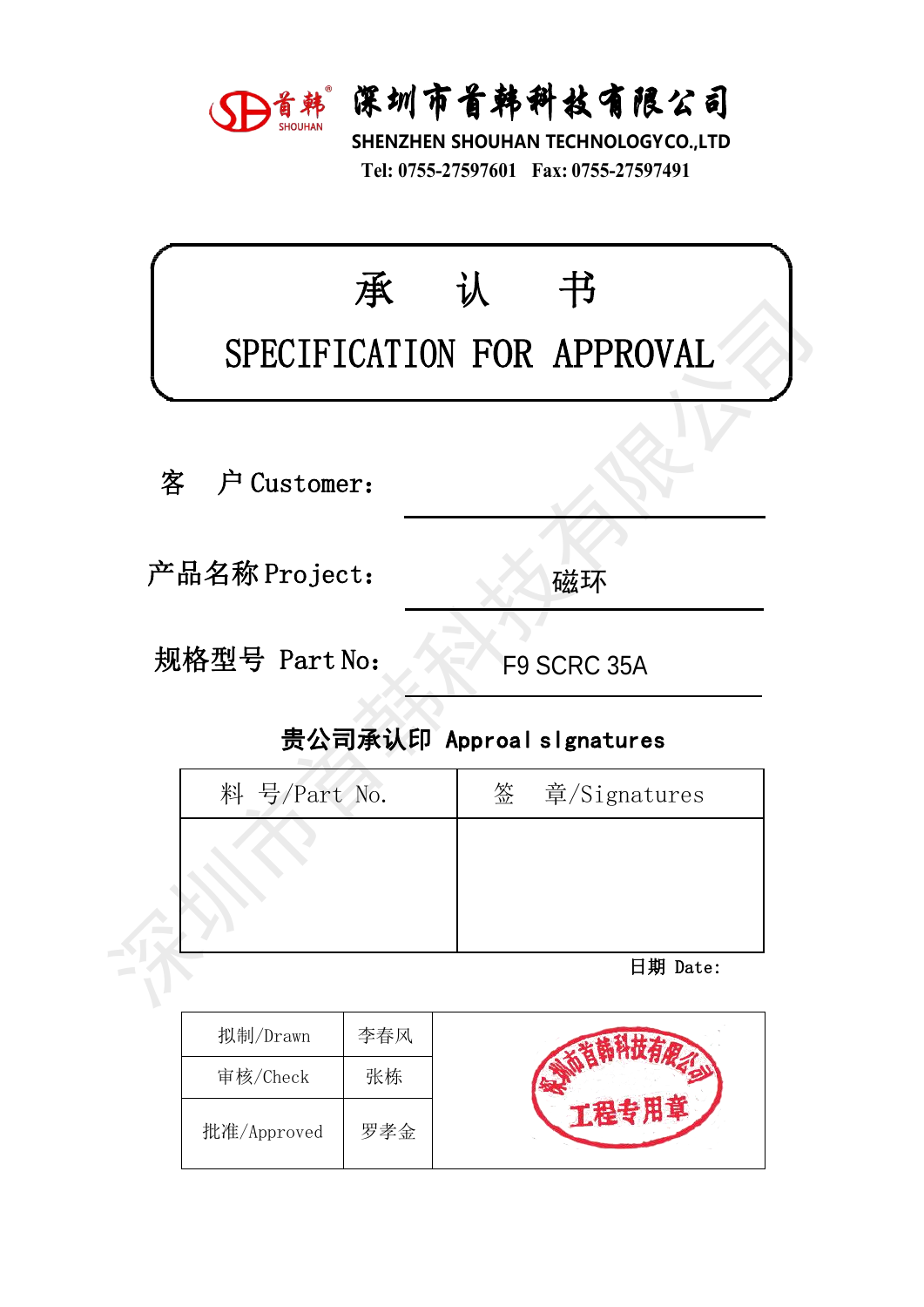#### 5 1 . 深圳市首韩科技有限公司

#### 承認書 SPECIFICATION FOR APPROVAL

| 客户名稱<br><b>CUSTOMER</b>                                                                 |                                                                                               |                                  |                                  |                       |                                                                                              | 日 期<br><b>DATE</b>                     |                                                                 | 2020.05.08.                       |                                  |                   |  |  |
|-----------------------------------------------------------------------------------------|-----------------------------------------------------------------------------------------------|----------------------------------|----------------------------------|-----------------------|----------------------------------------------------------------------------------------------|----------------------------------------|-----------------------------------------------------------------|-----------------------------------|----------------------------------|-------------------|--|--|
| 規 格<br><b>F9 SCRC 35A</b><br><b>ITEM</b>                                                |                                                                                               |                                  |                                  |                       |                                                                                              | 編<br>SERIAL NO.                        | 號                                                               |                                   | 20050830015                      |                   |  |  |
|                                                                                         |                                                                                               |                                  |                                  |                       |                                                                                              |                                        | A                                                               | $13.0 \pm 1.0 \text{ mm}$         |                                  |                   |  |  |
|                                                                                         | 1.1. 形狀尺寸(單位/毫米):<br>SHAPE & DIMENSION(unit/mm):                                              |                                  |                                  |                       | 1.2. $\frac{\mathbb{E} \mathbb{E} \mathbb{E}}{\mathbb{E} \mathbb{E} \operatorname{Sample}:}$ |                                        | $11.8 \pm 1.0$ mm                                               |                                   |                                  |                   |  |  |
| 外殻尺寸:                                                                                   |                                                                                               |                                  |                                  |                       |                                                                                              |                                        | $\mathsf{C}$                                                    |                                   | $3.5 \pm 0.8$ mm                 |                   |  |  |
|                                                                                         |                                                                                               | D                                |                                  |                       |                                                                                              |                                        | D                                                               |                                   | $25.2 \pm 1.0 \text{ mm}$        |                   |  |  |
|                                                                                         | ‡E B                                                                                          |                                  |                                  |                       |                                                                                              |                                        | E                                                               | $2.5 \pm 1.0$ mm                  |                                  |                   |  |  |
|                                                                                         | ⊕C (Core ID)                                                                                  |                                  |                                  |                       |                                                                                              |                                        | $-10 \pm 0.5$ mm<br>${\bf F}$                                   |                                   |                                  |                   |  |  |
| 磁芯尺寸:                                                                                   | F<br>ΦΗ (Core ID                                                                              |                                  |                                  |                       |                                                                                              |                                        | $20 \pm 0.6$ mm<br>G                                            |                                   |                                  |                   |  |  |
|                                                                                         |                                                                                               |                                  |                                  |                       |                                                                                              |                                        | H                                                               | $3.5 \pm 0.5$ mm                  |                                  |                   |  |  |
|                                                                                         |                                                                                               |                                  |                                  |                       |                                                                                              |                                        | I                                                               | $4.6 \pm 0.5$ mm                  |                                  |                   |  |  |
| 電氣性能檢測項目:<br>2.<br>測試儀器<br>ELECTRICAL REQUIREMENTS:<br>TEST INSTRUMENTS                 |                                                                                               |                                  |                                  |                       |                                                                                              |                                        |                                                                 |                                   |                                  |                   |  |  |
| $\square$<br>L                                                                          |                                                                                               |                                  | <b>TEST</b>                      |                       | KHZ                                                                                          |                                        | 1. Q-METER:                                                     |                                   |                                  |                   |  |  |
| $\Box Q$                                                                                | ○HP 4342A<br>$OMQ-172$<br>MHZ<br><b>FREQ</b><br>2. L.C.R. METER:<br><b>KHZ</b><br><b>TEST</b> |                                  |                                  |                       |                                                                                              |                                        |                                                                 |                                   |                                  |                   |  |  |
|                                                                                         |                                                                                               | KHZ                              | FREQ                             |                       | <b>MHZ</b><br>KHZ                                                                            |                                        | <b>OHP 4284A</b>                                                |                                   |                                  |                   |  |  |
| ZZ                                                                                      | $Z1 = 85 \Omega$ MIN                                                                          | 25 MHZ                           |                                  | $Z2 = 175 \Omega$ MIN | 100 MHZ                                                                                      |                                        | 3. IMPEDANCE ANALYZER:<br><b>⊘E4991A</b><br>○HP 4396B ○HP 4191A |                                   |                                  |                   |  |  |
| <b>KHZ</b><br>KHZ<br>ØAgilent 16194A-TESTFIXTURE<br>$Z3=$<br>$Z4=$<br>MHZ<br><b>MHZ</b> |                                                                                               |                                  |                                  |                       |                                                                                              |                                        |                                                                 |                                   |                                  |                   |  |  |
| 4. L-METER:<br>温度<br>濕度<br>C<br>○TH 2817A<br>$\%$<br><b>HUMIDITY</b><br><b>TEMP</b>     |                                                                                               |                                  |                                  |                       |                                                                                              |                                        |                                                                 |                                   |                                  |                   |  |  |
|                                                                                         | 綫組                                                                                            | $\Phi$ 0.5x0.5TSx100L(mm)        |                                  |                       |                                                                                              | 5. DIGITAL MINI-OHM METER:<br>OVP2941A |                                                                 |                                   |                                  |                   |  |  |
| <b>WINDING</b><br>外觀標準: 依下表對照檢索:                                                        |                                                                                               |                                  |                                  |                       |                                                                                              |                                        |                                                                 |                                   |                                  |                   |  |  |
| 3.<br>THE LIMIT OF BREAKAGE: CHECKED BELOW:                                             |                                                                                               |                                  |                                  |                       |                                                                                              |                                        |                                                                 |                                   |                                  |                   |  |  |
|                                                                                         | OD<br>(mm)                                                                                    | $0\nu 5$                         |                                  |                       | $5.1 \sim 10$   10.1 $\sim$ 15   15.1 $\sim$ 20                                              | $20.1 \sim 25$                         | $25.1 \times 30$                                                | $30.1 \sim 35$                    | 35以上                             |                   |  |  |
|                                                                                         | 缺陷面积<br>Defect area<br>(mm <sup>2</sup> )                                                     | $\leq 1$                         | $\leq 2$                         | ≦3                    | $\leq 4$                                                                                     | ≦5                                     | ≦6                                                              | ≦7                                | ≦8                               |                   |  |  |
|                                                                                         | 缺陷个数<br>Number of<br>de fe cts<br>(≌)                                                         | 1                                | 2                                | 3                     | 3                                                                                            | 3                                      | 3                                                               | 2                                 | 2                                |                   |  |  |
| 特性 MATERIAL CHARACTERISTICS                                                             |                                                                                               |                                  |                                  |                       |                                                                                              |                                        |                                                                 |                                   |                                  |                   |  |  |
| 材料<br>牌號<br>Mate<br>-rial                                                               | 初始磁導率<br>Initial<br>Permeability                                                              | 比損耗因子<br>Relative<br>Loss Factor | 比温度系數<br>Relative<br>Coefficient | Temperature           | 飽和磁通密度<br>Saturation<br><b>Magnetic Flux</b><br>Density                                      | 剩 磁<br>Reman<br>-ence                  | 矯頑力<br>Coercivity                                               | 居裏温度<br>Curie<br>Tempera<br>-ture | 電阻率<br>Electrical<br>Resistivity | 密度<br>Density     |  |  |
| Unit                                                                                    | $\mu$ <sub>1</sub>                                                                            | Tan $\delta/\mu$ ,               | $\alpha$ $\mu$ , $\gamma$        | Bs                    |                                                                                              | Br                                     | нc                                                              | Тc                                | $\overline{\rho}$                | d                 |  |  |
| symbol                                                                                  | $\pm$ 20%                                                                                     | $\times$ 10 <sup>-6</sup>        | $\times$ 10 <sup>-6</sup>        |                       | (MT)                                                                                         | (MT)                                   | (A/m)                                                           | (C)                               | $($ $\Omega$ · m)                | g/cm <sup>3</sup> |  |  |
| F9                                                                                      | 850                                                                                           | 16 (0.1MHz)                      | $5 - 10$                         |                       | 280(1600A/m)                                                                                 | 200                                    | 20                                                              | >130                              | $>10^{5}$                        | 4.6               |  |  |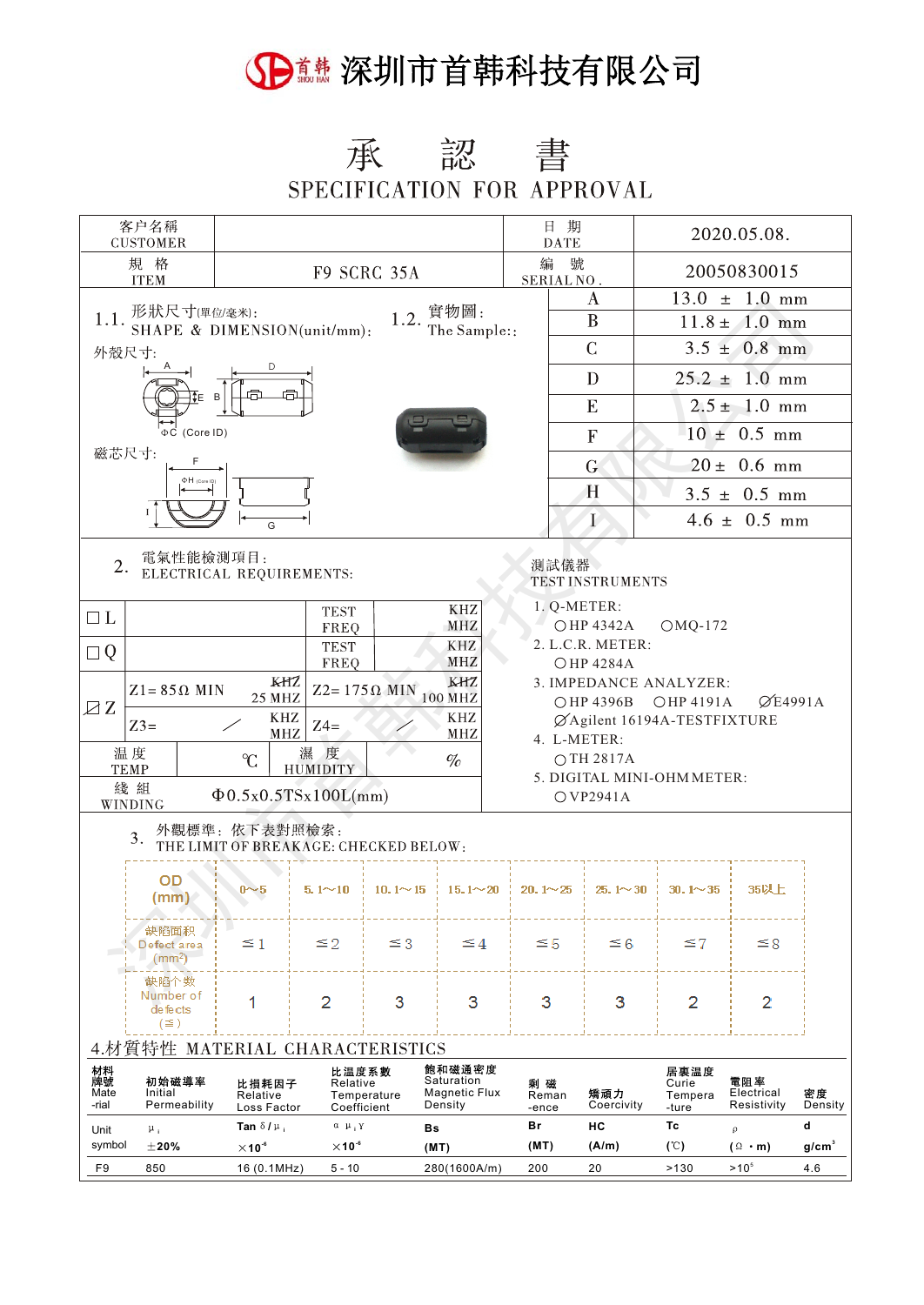### 5 1 1 深圳市首韩科技有限公司

# 檢驗數據

**INSPECTION DATA** 

| 客户名稱<br><b>CUSTOMER</b>                              |                |                               |                           |                                                     |                                          |                                  | 日期<br>2020.05.08.<br><b>DATE</b> |           |                 | 數 量<br><b>QUANTITY</b> |             | 10PCS    |  |
|------------------------------------------------------|----------------|-------------------------------|---------------------------|-----------------------------------------------------|------------------------------------------|----------------------------------|----------------------------------|-----------|-----------------|------------------------|-------------|----------|--|
| 编<br>號<br>SERIAL NO.                                 |                | 20050830015                   |                           | 形狀尺寸(單位/毫米):<br>實物圖:<br>SHAPE & DIMENSION(unit/mm): |                                          |                                  |                                  |           |                 |                        |             |          |  |
| 規 格<br><b>ITEM</b>                                   |                |                               | F9 SCRC 35A               |                                                     | The Sample::<br>(Core diameter)<br>外殻尺寸: |                                  |                                  |           |                 |                        |             |          |  |
| 綫 組<br>$\Phi$ 0.5x0.5TSx100L(mm)<br>WINDING          |                |                               |                           | Т€Е В                                               |                                          |                                  |                                  |           |                 |                        |             |          |  |
| 測試頻率<br><b>TEST FREQ</b>                             |                | KHZ<br>$Z1=$<br><b>25 MHZ</b> |                           | KHZ<br>$Z2=$<br>100 MHZ                             |                                          | <b>DC</b> (Core ID)              |                                  |           |                 |                        |             |          |  |
|                                                      |                | $Z3=$ -                       | $\rm KHZ$<br>$Z4=$<br>MHZ |                                                     | KHZ<br>MHz                               | 磁芯尺寸:<br>F                       |                                  |           |                 |                        |             |          |  |
| 温度<br>C<br><b>TEMP</b>                               |                |                               | 濕度<br><b>HUMIDITY</b>     | $\%$                                                | īΙ<br>G                                  |                                  |                                  |           |                 |                        |             |          |  |
| 電氣性能<br>ELECTRIC CHARACTERISTICS                     |                |                               |                           |                                                     |                                          | 尺 寸(單位:毫米)<br>DIMENSION(unit:mm) |                                  |           |                 |                        |             |          |  |
| 項目<br><b>TEST</b><br><b>ITEM</b>                     | $Z1(\Omega)$   | $Z2(\Omega)$                  | $Z3(\Omega)$              | $\bf{A}$                                            | $\, {\bf B}$                             | $\mathcal{C}$                    | $\mathbf{D}$                     | E         | $\mathbf{F}$    | $\mathsf{G}$           | H           | $\bf{I}$ |  |
|                                                      | 85             | 175                           |                           | 13.0                                                | 11.8                                     | 3.5                              | 25.2                             | 2.5       | 10              | 20                     | 3.5         | 4.6      |  |
| $+$                                                  | $\sqrt{2}$     | $\overline{1}$                |                           | 1.0                                                 | 1.0                                      | 0.8                              | 1.0                              | 1.0       | 0.5             | 0.6                    | 0.5         | 0.5      |  |
|                                                      | $\overline{0}$ | $\mathbf{0}$                  |                           | 1.0                                                 | $1.0\angle$                              | 0.8                              | 1.0                              | 1.0       | 0.5             | 0.6                    | 0.5         | 0.5      |  |
| $\mathbf{1}$                                         | 101.7          | 218.8                         |                           | 13.06                                               | 11.93                                    | 3.62                             | 24.78                            | 2.50      | 10.01           | 20.11                  | 3.52        | 4.62     |  |
| $\overline{2}$                                       | 101.8          | 219.0                         |                           | 13.13                                               | 11.92                                    | 3.59                             | 24.79                            | 2.60      | 10.10           | 20.20                  | 3.45        | 4.55     |  |
| 3                                                    | 102.5          | 218.7                         |                           | 13.09                                               | 11.85                                    | 3.58                             | 24.85                            | 2.40      | 10.06           | 20.16                  | 3.50        | 4.60     |  |
| $\overline{4}$                                       | 103.0          | 219.4                         |                           | 13.08                                               | 11.86                                    | 3.51                             | 24.88                            | 2.45      | 10.12           | 20.15                  | 3.53        | 4.63     |  |
| 5                                                    | 102.5          | 219.6                         |                           | 13.15                                               | 11.88                                    | 3.49                             | 24.96                            | 2.52      | 10.06           | 20.14                  | 3.42        | 4.52     |  |
| 6                                                    | 103.4          | 218.5                         |                           | 13.12                                               | 11.82                                    | 3.60                             | 24.98                            | 2.48      | 9.95            | 20.09                  | 3.49        | 4.59     |  |
| $\overline{7}$                                       | 101.6          | 219.3                         |                           | 13.17                                               | 11.92                                    | 3.63                             | 25.20                            | 2.53      | 9.99            | 20.00                  | 3.51        | 4.61     |  |
| 8                                                    | 101.2          | 219.2                         |                           | 13.14                                               | 11.96                                    | 3.45                             | 25.05                            | 2.47      | 9.94            | 19.95                  | 3.58        | 4.58     |  |
| 9                                                    | 102.7          | 218.6                         |                           | 13.16                                               | 11.98                                    | 3.64                             | 25.12                            | 2.49      | 9.89            | 19.97                  | 3.54        | 4.64     |  |
| 10                                                   | 103.4          | 218.1                         |                           | 13.11                                               | 11.92                                    | 3.62                             | 25.09                            | 2.51      | 9.98            | 19.99                  | 3.47        | 4.67     |  |
| $\overline{X}$                                       | 102.38         | 218.92                        |                           | 13.12                                               | 11.90                                    | 3.57                             | 24.97                            | 2.49      | 10.01           | 20.07                  | 3.50        | 4.60     |  |
| Y/N                                                  | Y              | $\mathbf Y$                   |                           | $\mathbf Y$                                         | $\mathbf Y$                              | $\mathbf Y$                      | Y                                | Y         | Y               | $\mathbf Y$            | $\mathbf Y$ | Y        |  |
| 測試儀器:                                                |                |                               |                           |                                                     |                                          | 檢                                | 驗                                |           | 復核              |                        | 確 認         |          |  |
| TEST INSTRUMENTS:<br>E4991A+16194A<br>$\overline{B}$ |                |                               |                           |                                                     | <b>INSPECTED</b><br>李春风                  |                                  | <b>CHECKED</b>                   |           | <b>APPROVED</b> |                        |             |          |  |
|                                                      |                |                               |                           |                                                     |                                          |                                  |                                  | 张栋<br>罗孝金 |                 |                        |             |          |  |
|                                                      |                |                               |                           |                                                     |                                          |                                  |                                  |           |                 |                        |             |          |  |